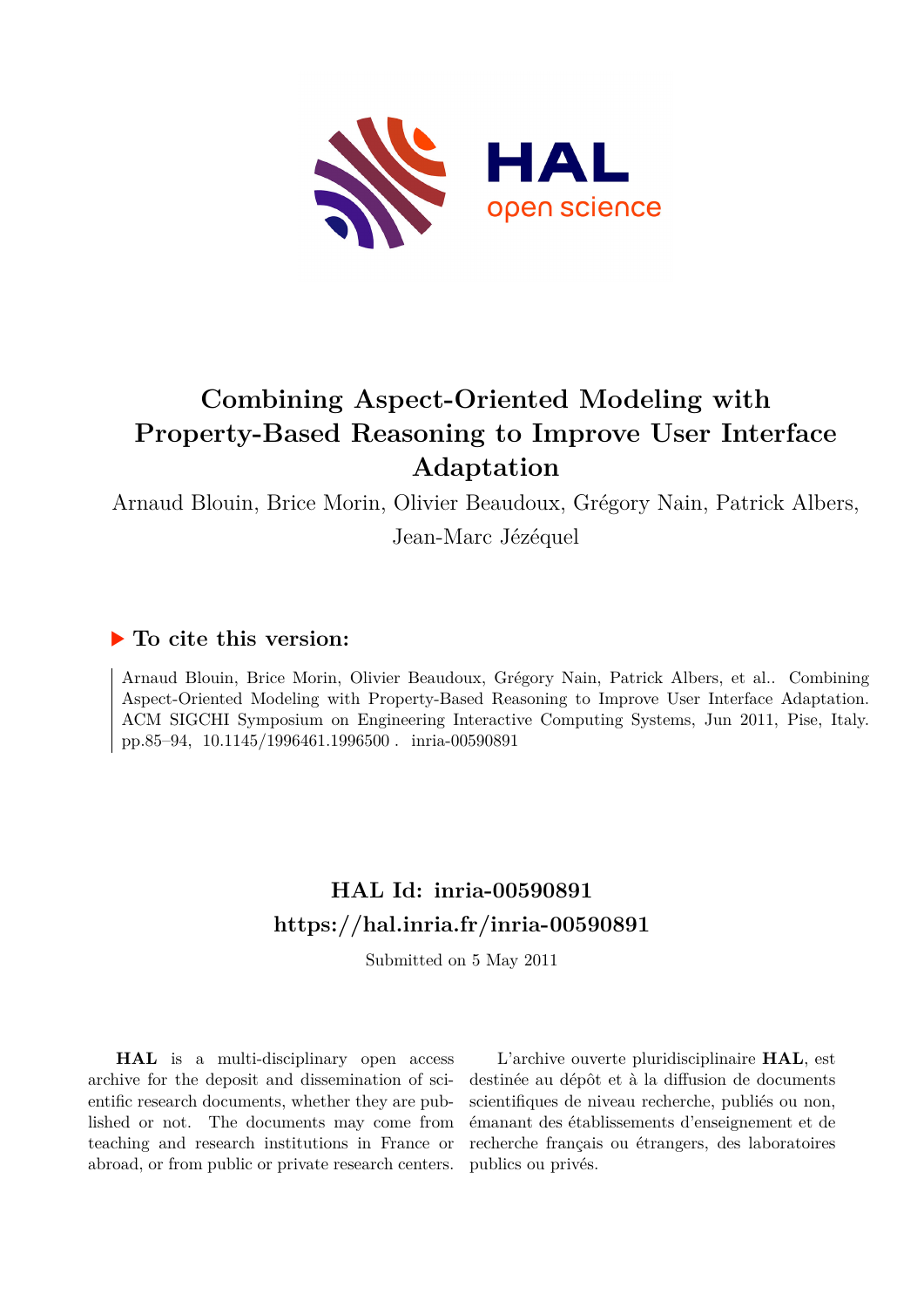# **Combining Aspect-Oriented Modeling with Property-Based Reasoning to Improve User Interface Adaptation**

Arnaud Blouin IRISA, Triskell, Rennes [arnaud.blouin@inria.fr](mailto:arnaud.blouin@inria.fr)

Grégory Nain INRIA, Triskell, Rennes [gregory.nain@inria.fr](mailto:gregory.nain@inria.fr)

Brice Morin SINTEF ICT, Oslo [brice.morin@sintef.no](mailto:brice.morin@sintef.no)

Patrick Albers ESEO-GRI, Angers [patrick.albers@eseo.fr](mailto:patrick.albers@eseo.fr)

Olivier Beaudoux ESEO-GRI, Angers [olivier.beaudoux@eseo.fr](mailto:olivier.beaudoux@eseo.fr)

Jean-Marc Jézéquel IRISA, Triskell, Rennes [jezequel@irisa.fr](mailto:jezequel@irisa.fr)

# **ABSTRACT**

User interface adaptations can be performed at runtime to dynamically reflect any change of context. Complex user interfaces and contexts can lead to the combinatorial explosion of the number of possible adaptations. Thus, dynamic adaptations come across the issue of adapting user interfaces in a reasonable time-slot with limited resources. In this paper, we propose to combine aspect-oriented modeling with property-based reasoning to tame complex and dynamic user interfaces. At runtime and in a limited time-slot, this combination enables efficient reasoning on the current context and on the available user interface components to provide a well suited adaptation. The proposed approach has been evaluated through EnTiMid, a middleware for home automation.

# **Author Keywords**

MDE, user interface, context, adaptation, aspect, runtime, malai

# **ACM Classification Keywords**

H.5.2 Information Interfaces and Presentation: User Interfaces—Theory and methods, User Interface Management Systems (UIMS); D.2.1 Software Engineering: Requirements/ Specifications—Methodologies; H.1.0 Information Systems: Models and Principles—General

#### **General Terms**

Design

## **INTRODUCTION**

The number of platforms having various interaction modalities (e.g., netbook and smart phone) unceasingly

increases over the last decade. Besides, user's preferences, characteristics and environment have to be considered by user interfaces (UI). This triplet  $\langle$  platform, user, environment>, called context<sup>[1](#page-1-0)</sup> [\[8\]](#page-10-0), leads user interfaces to be dynamically  $(i.e.$  at runtime) adaptable to reflect any change of context.

UI components such as tasks and interactions, enabled for a given context but disabled for another one, cause a wide number of possible adaptations. For example, [\[14\]](#page-10-1) describes an airport crisis management system that leads to 1,474,560 possible adaptations. Thus, an important challenge is to support UI adaptation of complex systems. This implies that dynamic adaptations must be performed in a minimal time, and respecting usability.

The contribution of this paper is to propose an approach that combines aspect-oriented modeling (AOM) with property-based reasoning to tackle the combinatorial explosion of UI adaptations. AOM approaches provide advanced mechanisms for encapsulating crosscutting features and for composing them to form models [\[1\]](#page-10-2). AOM has been successfully applied for the dynamic adaptation of systems [\[20\]](#page-10-3). Property-based reasoning consists in tagging objects that compose the system with characterizing properties [\[14\]](#page-10-1). At runtime, these properties are used by a reasoner to perform the adaptation the best suited to the current context. Reasoning on a limited number of aspects combined with the use of properties avoids the combinatorial explosion issue. Although these works tackle system adaptation at runtime, they do not focus on the dynamic adaptation of UIs. Thus, we mixed these works with Malai, a modular architecture for interactive systems [\[4\]](#page-10-4), to bring complex and dynamic user interface adaptations under control. We have applied our approach to EnTiMid, a middleware for home automation.

The paper is organized as follows. The next section introduces background research works used by our ap-

<span id="page-1-0"></span><sup>&</sup>lt;sup>1</sup>In this paper, the term "context" is used instead of "context of use" for conciseness.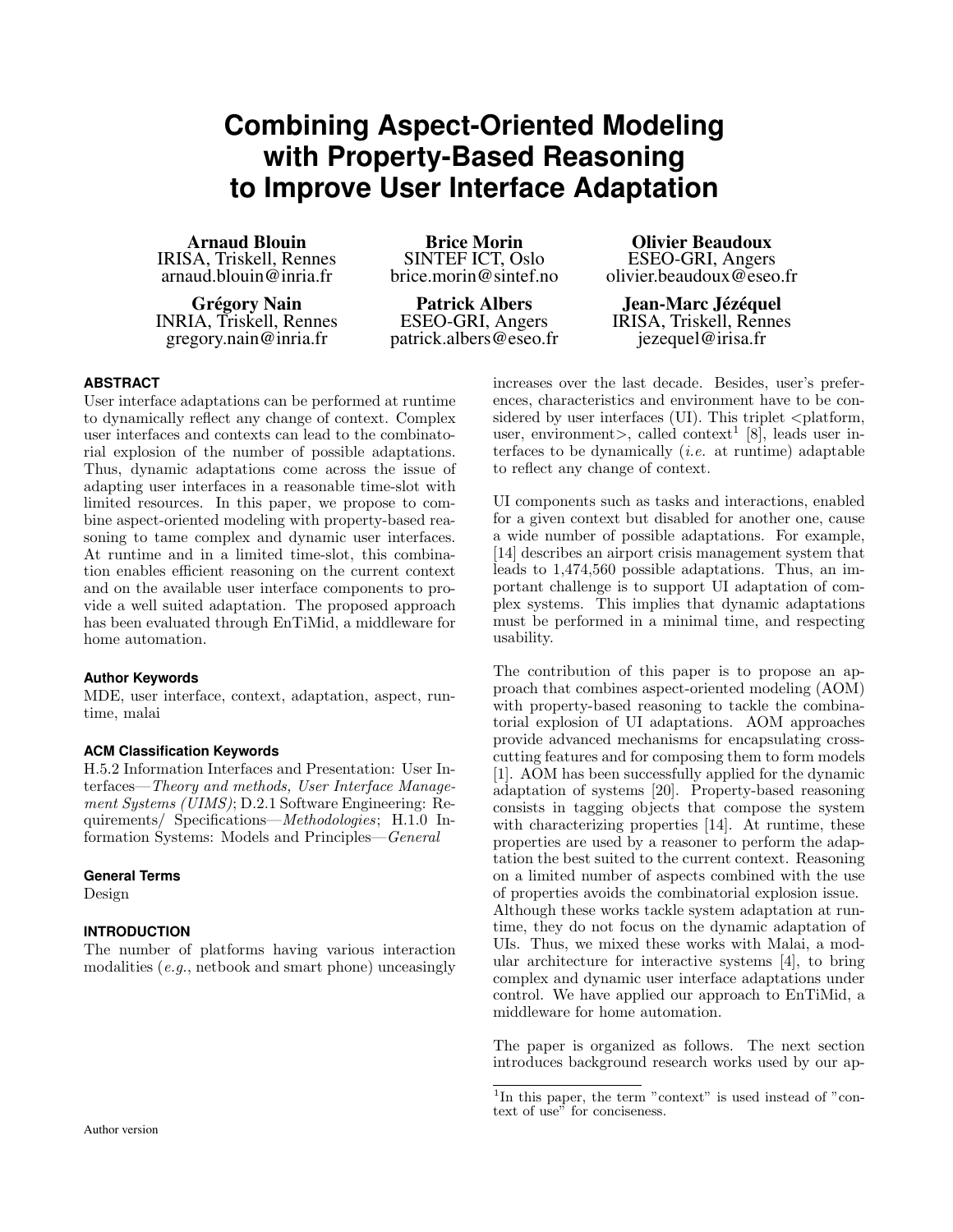proach. Then, the process to create an adaptive UI using our approach is explained. Next, the adaptation process that is automatically executed at runtime is detailed. Following, our approach is evaluated through EnTiMiD, a middleware for house automation. The paper ends with the related work and the conclusion.

# **BACKGROUND**

The work presented in this paper brings an interactive system architecture and a software engineering approach together. Thus, this section starts with the presentation of the Malai architecture. The software engineering approach applied to Malai to allow complex UI adaptations at runtime is then introduced.

#### **The Malai Architecture**

The work presented in this paper is based on Malai, an architectural model for interactive systems [\[4\]](#page-10-4). In Malai a UI is composed of presentations and instruments (see Figure [1\)](#page-2-0). A presentation is composed of an abstract presentation and a concrete presentation. An abstract presentation is a representation of source data created by a Malan mapping (link ①). A concrete presentation is the graphical representation of the abstract presentation. It is created and updated by another Malan mapping (link ②) [\[5\]](#page-10-5). An interaction consumes events produced by input devices (link ③). Instruments transform input interactions into output actions (link  $\Phi$ ). An action is executed on the abstract presentation (link ⑤); source data and the concrete presentation are then updated throughout a Malan mapping (link ⑥).



<span id="page-2-0"></span>Figure 1. Organization of the architectural model Malai

Malai aims at improving: 1) the modularity by considering presentations, instruments, interactions, and actions, as reusable first-class objects; 2) the usability by being able to specify feedback provided to users within instruments, to abort interactions, and to undo/redo actions. Malai is well-suited for UI adaptation because of its modularity: depending on the context, interactions, instruments, and presentations, can be easily composed to form an adapted UI. However, Malai does not provide any runtime adaptation process. The next section introduces the research work on dynamic adaptive system that has been applied to Malai for this purpose.

## **Dynamically Adaptive Systems**

The DiVA consortium proposes an adaptation metamodel to describe and drive the adaptation logic of Dynamically Adaptive Systems (DAS) [\[14\]](#page-10-1). The core idea is to design DAS by focusing on the commonalities and variabilities of the system instead of analyzing on all the possible configurations of the system. The features of the system are refined into independent fragments called aspect models. On each context change, the aspect models well adapted to the new context are selected and woven together to form a new model of the system. This model is finally compared to the current model of the system and a safe migration is computed to adapt the running system [\[20\]](#page-10-3).

The selection of the features adapted to the current context is performed by a reasoning mechanism based on multi-objective optimization using QoS Properties. QoS properties correspond to objectives that the reasoner must optimize. For example, the properties of the system described in [\[14\]](#page-10-1) are security, CPU consumption, cost, performances, and disturbance. The importance of each property is balanced depending on the context. For instance, if the system is running on battery, minimizing CPU consumption will be more important than maximizing performances. The developer can specify the impact of the system's features on each property. For example, the video surveillance feature highly maximizes security but does not minimize CPU consuming. The reasoner analyzes these impacts to select features the best suited to the current context.

If DiVA proposes an approach that tames dynamic adaptations of complex systems, it lacks at considering UI adaptations. The following sections describe the combined use of Malai and DiVA to bring adaptations of complex interactive systems under control.

#### **CONCEPTION PROCESS**

This section describes the different steps that developers have to perform during the conception of adaptable UIs. The first step consists in defining the context and the action models. Then a mapping between these two models can be defined to specify which context elements disable actions. The last step consists in defining the presentations and the instruments that can be selected at runtime to compose the UI.

All these models are defined using Kermeta. Kermeta is a model-oriented language that allows developers to define both the structure and the behavior of models [\[21\]](#page-10-6). Kermeta is thus dedicated to the definition of executable models.

#### **Context Definition**

A context model is composed of the three class models User, Platform, and Environment that describe each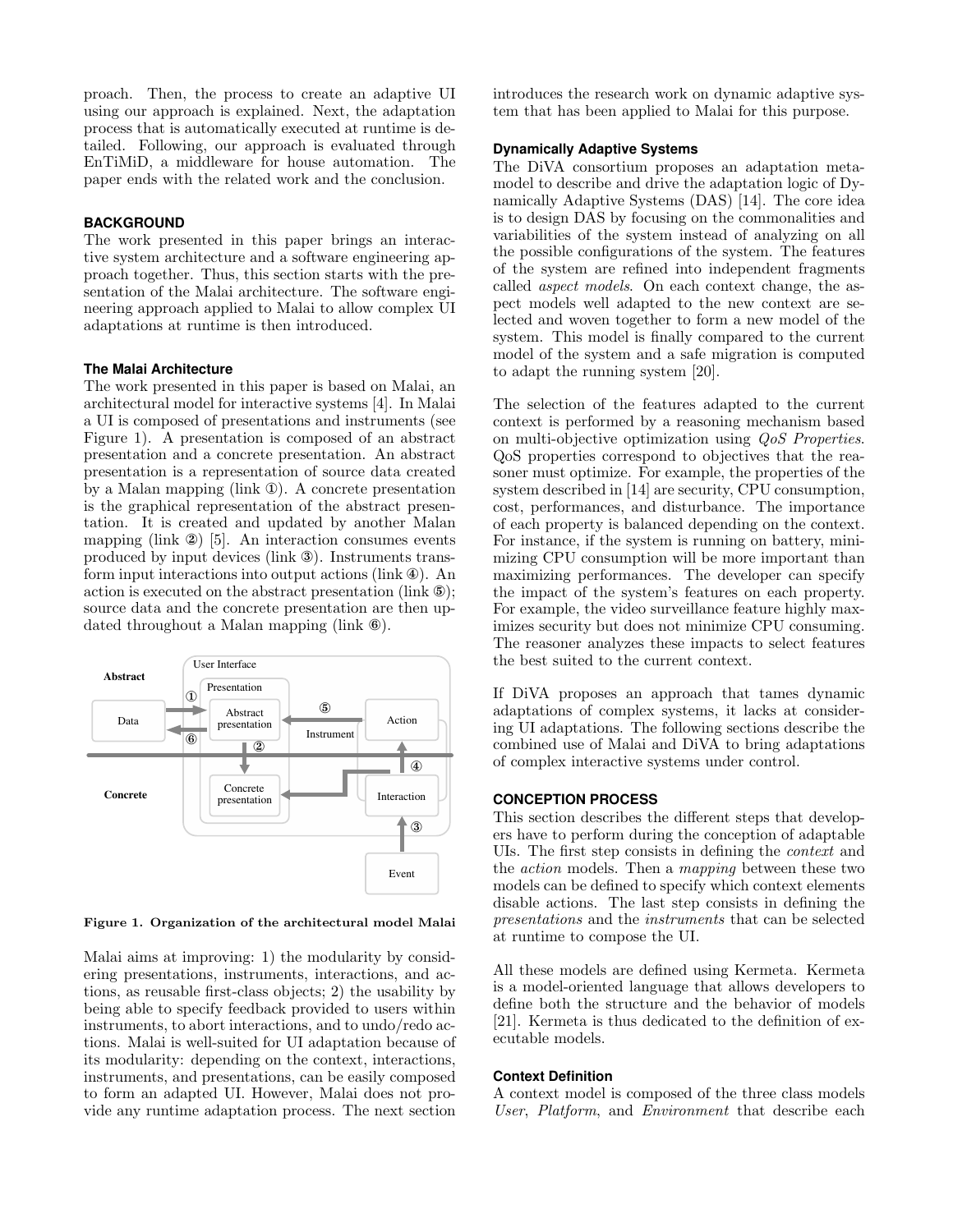context component. Developers can thus define their own context triples without being limited to a specific context metamodel.

Each class of a class model can be tagged with QoS properties. These properties bring information about objectives that demand top, medium, or low priority during UIs adaptation. For instance, Listing [1](#page-3-0) defines an excerpt of the user class model for a home automation system. Properties are defined as annotations on the targeted class. This class model specifies that a user can be an elderly person (line [3\)](#page-3-1) or a nurse (line [6\)](#page-3-2). Class ElderlyPerson is tagged with two properties. Property readability (line [1\)](#page-3-3) concerns the simplicity of reading of UIs. Its value high states that the readability of UIs must be strongly considered during adaptations to elderly people. For instance, large buttons would be more convenient for elderly people than small ones. Property simplicity (line [2\)](#page-3-4) specifies the simplicity of the UI. Since elderly people usually prefer simple interaction, this property is set to high on class ElderlyPerson.

```
1| @readability "high"<br>2| @simplicity "high"
   class ElderlyPerson inherits User {
\begin{bmatrix} 4 \\ 5 \end{bmatrix}class Nurse inherits User {
\frac{6}{7}
```
#### <span id="page-3-2"></span>Listing 1. Context excerpt tagged with QoS properties

By default properties are set to "low". For example with Listing [1,](#page-3-0) property *readability* is defined on class ElderlyPerson but not on class Nurse. It means that by default Nurse has property readability set to "low".

All the properties of the current context should be maximized. But adapting UIs is a multiobjective problem where all objectives  $(i.e. QoS$  properties) cannot be maximized together; a compromise must be found. For example, a developer may prefer productivity to the aesthetic quality of UIs even if maximizing both would be better. Values associated with properties aim at balancing these objectives.

Our approach does not provide predefined properties. Developers add their own properties on the UI components and the context. The unique constraint for the developers is to reuse in the context model properties defined in UI components and vice versa. Indeed, properties of the current context are gathered at runtime to then select the most respectfully UI components towards these properties. The efficiency of the reasoner thus depends on the appropriate definition of properties by the developers.

#### **Actions Definition**

Actions are objects created by instruments. Actions modify the source data or parameters of instruments. The main difference between actions and tasks, such as CTT tasks [\[22\]](#page-10-7), is that the Malai's action metamodel defines a life cycle composed of methods do, canDo, undo, and redo. These methods, that an action model must implement, bring executability to actions. Method canDo checks if the action can be executed. Methods do, undo, and redo respectively executes, cancels, and re-executes the action. An action is also associated to a class which defines the attributes of the action and relations with other actions.

```
abstract class NurseAction inherits Action \{\ \}2
  3 class AddNurseVisit inherits NurseAction, Undoable{<br>4 reference calendar : Calendar
  \begin{array}{c|c} 4 & \textbf{reference} & \textbf{calendar} : \textbf{Calc} \\ 5 & \textbf{attribute date} & : \textbf{Date} \end{array}\begin{array}{ccc} 5 & \textbf{attribute date} \\ 6 & \textbf{attribute title} \end{array}: Date
        attribute title : Strin<br>attribute event : Event
         attribute event
 8
9 method canDo() : Boolean is do<br>10 result := calendar.canAddEven
10 \begin{array}{ll} \n\text{result} &:= \text{ calendar}.\text{candddEvent}(\text{date}) \\
\text{end} \n\end{array}\begin{array}{c|c} 11 & \textbf{end} \\ 12 & \textbf{met} \end{array}\begin{array}{c|c} 12 \ 13 \end{array} method do () : Void is do event := calendar.addEv
13 event := calendar.addEvent (title, date) 14 end
        end
\begin{array}{c|c} 15 & \textbf{method} \textbf{undo}() : \textbf{Void} \textbf{ is do} \\ \hline \textbf{calendar} . \textbf{removeEvent} (title) \end{array}calendar.removeEvent (title, date)
17 end
18 method redo() : Void is do
\begin{bmatrix} 19 \\ 20 \end{bmatrix} calendar. addEvent (event)
        end
21}
\begin{array}{c} 22 \\ 23 \end{array}\begin{bmatrix} 23 \\ 24 \end{bmatrix} class CallEmergencyService inherits NurseAction{
          1/ \cdots25}
```
<span id="page-3-12"></span><span id="page-3-11"></span>Listing 2. Excerpt of nurse actions

Listings [2](#page-3-5) defines an excerpt of the home automation action model in Kermeta. Abstract action NurseAction (line [1\)](#page-3-6) defines the common part of actions that nurses can perform. Action  $AddNurseVisit$  (line [3\)](#page-3-7) is a nurse action that adds an event into the nurse calendar (see method do line [12\)](#page-3-8). Method can Do checks if the event can be added to the calendar (line [9\)](#page-3-9). Methods undo and redo respectively remove and re-add the event to the calendar (lines [15](#page-3-10) and [18\)](#page-3-11). Action CallEmergency-Service in another nurse action that calls the emergency service (line [23\)](#page-3-12).

### **Mapping Context Model to Action Model**

Actions can be disabled in certain contexts. For instance elderly people cannot perform actions specific to the nurse. Thus, action models must be constrained by context models. To do so we use Malan, a declarative mapping language [\[5\]](#page-10-5). Because it is used within the Malai archetecture, the Malan language has been selected. Context-to-action models consists of a set of Malan expressions. For instance, one of the constraints of the home automation system states that elderly people cannot perform nurse actions. The Malan expression for this constraint is:

ElderlyPerson -> !NurseAction

where  $NurseAction$  means that all actions that inherit from action NurseAction are concerned by the mapping.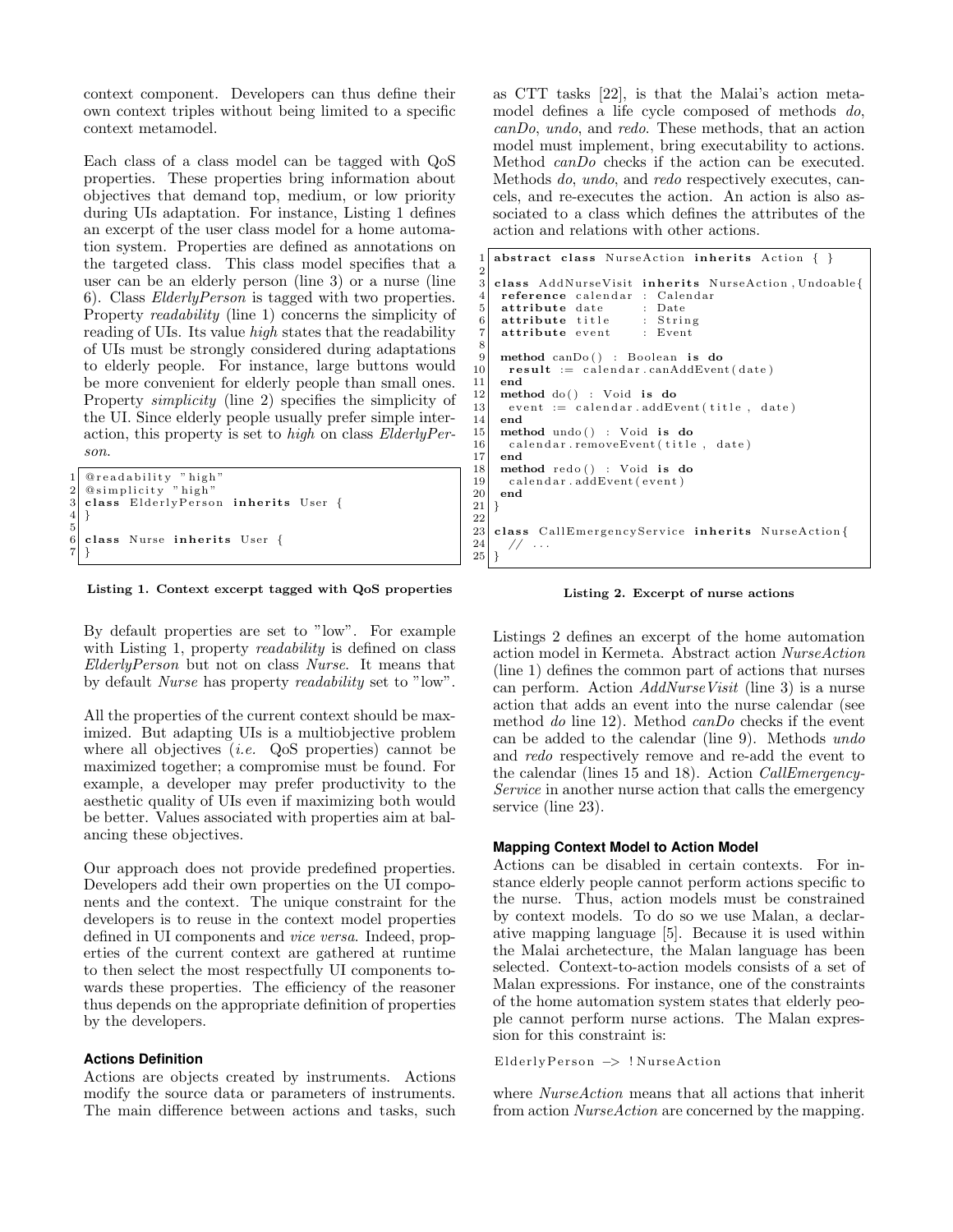Another constraint states that nurses can call ambulances only if the house has a phone line. The corresponding Malan expression is:

House [! phoneLine]  $\rightarrow$  ! CallEmergencyService

where the expression between brackets  $(i.e., 'phone-$ Line) is a predicate that uses attributes and relations of the corresponding class of the context (i.e. House in the example) to refine the constraint.

By default all the actions are enabled. Only actions targeted by context-to-action mappings can be disabled: on each context change, mappings are re-evaluated to enable or disable their target action.

## **Presentation Definition**

Developers can define several presentations for the same UI: several presentations can compose at runtime the same UI to provide users with different viewpoints on the manipulated data; defining several presentations allows to select at runtime the presentations the best suited to the current context. For instance, the calendar that the nurse uses to add visits can be presented through two presentations: 1) a 2D-based presentation that displays the events of the selected month or week; 2) a list-based presentation that shows the events into a list widget.

<span id="page-4-0"></span>

|                  | class Agenda {                      |                                 |  |            |  |  |  |
|------------------|-------------------------------------|---------------------------------|--|------------|--|--|--|
| $\boldsymbol{2}$ |                                     | attribute name : String         |  |            |  |  |  |
| 3                |                                     | attribute events : Event $[0*]$ |  |            |  |  |  |
| $\overline{4}$   | <b>attribute</b> dates : $Date[0*]$ |                                 |  |            |  |  |  |
| 5                |                                     |                                 |  |            |  |  |  |
| 6                | class Event {                       |                                 |  |            |  |  |  |
| $\overline{7}$   | attribute name                      |                                 |  | : String   |  |  |  |
| $\,$ 8 $\,$      |                                     | attribute description : String  |  |            |  |  |  |
| $9\,$            | attribute place                     |                                 |  | $:$ String |  |  |  |
| 10               | reference date                      |                                 |  | : Date     |  |  |  |
| 11               | attribute start                     |                                 |  | : TimeSlot |  |  |  |
| 12               | attribute end                       |                                 |  | : TimeSlot |  |  |  |
| 13               |                                     |                                 |  |            |  |  |  |
| 14               |                                     |                                 |  |            |  |  |  |
|                  |                                     |                                 |  |            |  |  |  |

Listing 3. Excerpt of the 2D-based abstract presentation

<span id="page-4-1"></span>

| 1                | <b>QaestheticQuality</b> "high"  |  |  |  |  |                                     |  |  |  |  |
|------------------|----------------------------------|--|--|--|--|-------------------------------------|--|--|--|--|
| $\boldsymbol{2}$ | @space "low"                     |  |  |  |  |                                     |  |  |  |  |
| 3                | class AgendaUI {                 |  |  |  |  |                                     |  |  |  |  |
| $\overline{4}$   | attribute title                  |  |  |  |  | $:$ String                          |  |  |  |  |
| 5                | attribute linesUI                |  |  |  |  | : LineHourUI[0*]                    |  |  |  |  |
| $\,6\,$          | attribute handlerStart : Handler |  |  |  |  |                                     |  |  |  |  |
| $\overline{7}$   | attribute handlerEnd : Handler   |  |  |  |  |                                     |  |  |  |  |
| 8                |                                  |  |  |  |  | attribute events UI : Event UI [0*] |  |  |  |  |
| 9                | attribute datesUI                |  |  |  |  | $:$ DateUI $[0*]$                   |  |  |  |  |
| 10               |                                  |  |  |  |  |                                     |  |  |  |  |
| 11               | class EventUI $\{$               |  |  |  |  |                                     |  |  |  |  |
| 12               | attribute x : Real               |  |  |  |  |                                     |  |  |  |  |
| 13               | <b>attribute</b> y : Real        |  |  |  |  |                                     |  |  |  |  |
| 14               | attribute width : Real           |  |  |  |  |                                     |  |  |  |  |
| $15$             | attribute height : Real          |  |  |  |  |                                     |  |  |  |  |
| 16               |                                  |  |  |  |  |                                     |  |  |  |  |
| 17               |                                  |  |  |  |  |                                     |  |  |  |  |
|                  |                                  |  |  |  |  |                                     |  |  |  |  |

Listing 4. Excerpt of the 2D-based concrete presentation and its QoS properties

Listings [3](#page-4-0) and [4](#page-4-1) describe parts of the 2D-based presentation of the nurse agenda. Its abstract presentation defines the agenda model (see Listing [3\)](#page-4-0). An Agenda has a name, contains Event and Date instances. An event has a name, a place, a description, a starting and an ending Timeslot instances. A time-slot specifies the hour and the minute. A date defines its day, month and year.

The concrete presentation defines the graphical representation of the nurse agenda (see Listing [4\)](#page-4-1). The graphical representation of agendas (class  $A$ genda $UI$ ) contains representations of days, events, and time-slot lines (respectively classes DayUI, EventUI and Line- $HourUI$ ). These representations have coordinates x and y. Classes  $DayUI$  and  $EventUI$  also specify their width and height. An agenda has two handlers associated to the selected event. These handlers are used to change the time-slot of the selected event.

Similarly to context models, presentations can be tagged with QoS properties. These properties provide context reasoner with information about, for example, the easiness of use or the size of the presentation. For instance, the 2D-based and list-based presentations have characteristics well-suited for some platforms and users. Listing [4](#page-4-1) shows the QoS properties of the 2D-based presentation defined as annotations: the 2D-based presentation optimizes the aesthetic quality (property aesthetic-Quality "high") but not space (property space "low"). By contrast, the list-based presentation optimizes space to the detriment of the aesthetic quality.

While properties specified on contexts define objectives to optimize at runtime, properties on presentations declare characteristics used to select appropriated presentations depending on the current context and its objectives. For instance, if the current context states that the the aesthetic quality must be highly considered, the 2D-based presentation will be selected.

#### **Instrument Definition**

Instruments transform input interactions into output actions. Instruments are composed of links and of a class model. Each link maps an interaction to a resulting action. Instrument's class model defines attributes and relations the instrument needs. Widgets handled by instruments and that compose the UI are notably defined into the class model of instruments.

VisitTypeSelector is an instrument operating on the nurse agenda. This instrument defines the type of visit to add to the agenda. The selection of the type of visit can be performed using different widgets: several toggle buttons (one of each visit type) or a list can be used. While toggle buttons are simpler to use than a list (a single click to select a button against two clicks to select an item of a list), lists are usually smaller than a set of toggle buttons. The choice of using such or such widgets thus depends on the current context: if space is a prior objective, list should be privileged; otherwise, toggle buttons should be selected.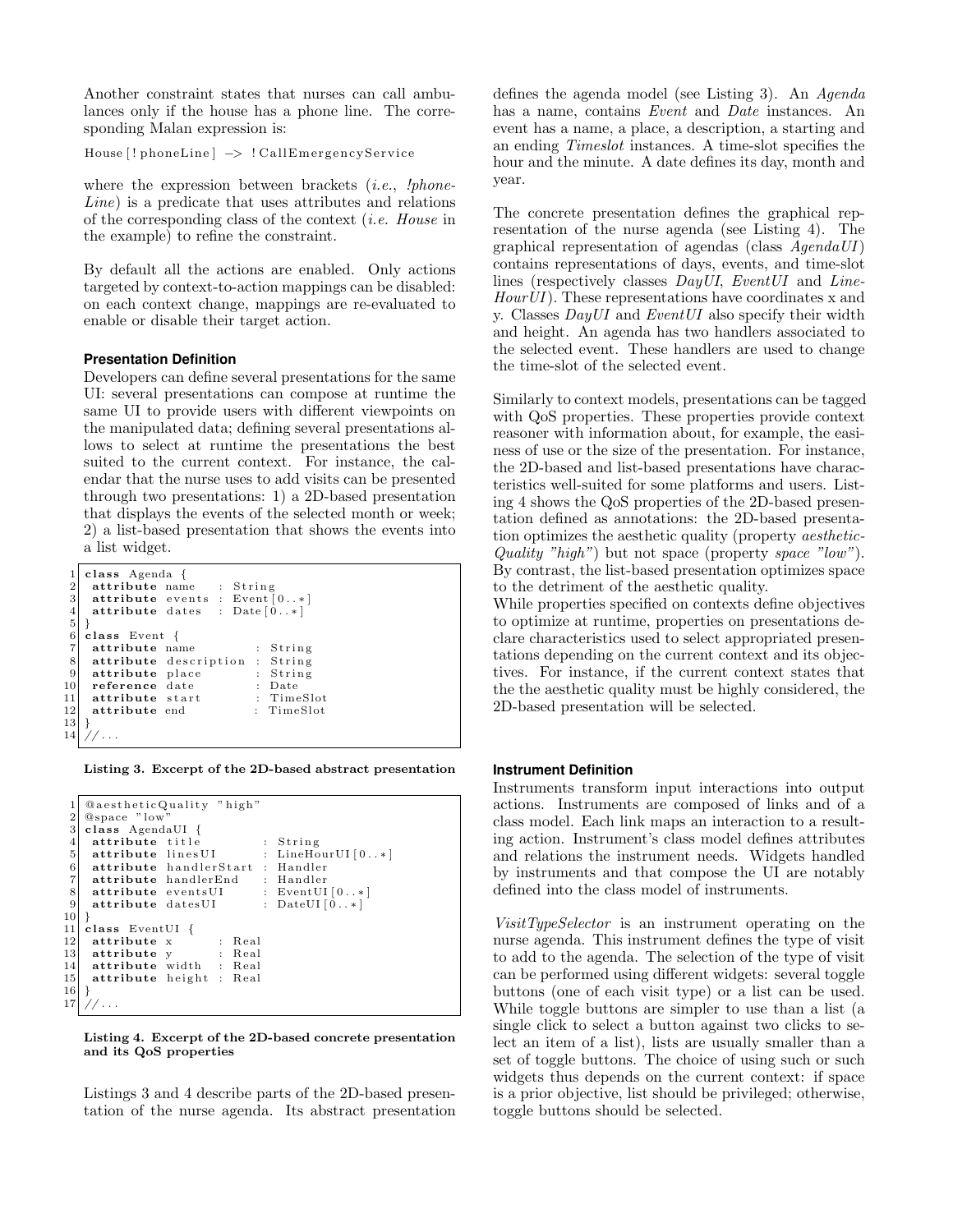<span id="page-5-0"></span>

<span id="page-5-1"></span>Figure 2. Instrument VisitTypeSelector

One of the contributions of our work consists of being able to choose the best suited interaction for a link at runtime: while defining instruments, developers can let interactions undefined. Interactions and widgets are automatically chosen and associated to instruments at runtime depending on the current context. For instance, Figure  $2(a)$  describes the model of instrument VisitTypeSelector as defined by developers. This model is composed of an incomplete link that only specifies the produced action  $SetVisitType$ ; the way this action is performed is let undefined. The class model of this instrument only defines a class corresponding to the instrument (class VisitTypeSelector). This class model will also be completed at runtime.

Figure [2\(b\)](#page-5-1) corresponds to the model of Figure [2\(a\)](#page-5-0) completed at runtime. Toggle buttons have been chosen to perform action  $SetVisitType$ . The interaction corresponding to the click on buttons (interaction Button-Pressed) is added to complete the link. A set of toggle buttons (class ToggleButton) is also added to the class model. This interaction and these widgets come from a predefined aspect encapsulating them. We defined a set of aspects for  $WIMP^2$  $WIMP^2$  interactions (*i.e.* based on widgets) that can automatically be used at runtime to complete instrument models.

Figure [2\(c\)](#page-5-3) corresponds to another completed model. This time, a list has been chosen. Interaction Item-Changed, dedicated to the handle of lists, completes the link. A list widget (class List) has been also added to the class model. This widget and its interaction also come from a predefined aspect.

Figure [3](#page-5-4) presents an example of the instrument TimeslotSetter completed with interactions. This instrument changes the time-slot of events of the nurse agenda (action  $SetTimeslotEvent)$ . Figure [3\(a\)](#page-5-5) shows this instrument completed with a drag-and-drop interaction (DnD) and handlers. Handlers surround the selected event. When users drag-and-drop one of these handlers the time-slot of the event is modified. This interaction <span id="page-5-3"></span>and these handlers were encapsulated into an aspect defined by the developer.

Figure [3\(b\)](#page-5-6) shows another aspect defined by the developer for instrument *TimeslotSetter*: when the current platform supports bi-manual interactions, such as smartphones or tabletops, time-slot setting can be performed using such interactions instead of using a DnD and handlers.

<span id="page-5-5"></span>

(a) Completed using a drag-and-drop interaction

<span id="page-5-6"></span>

(b) Completed using a bimanual interaction

<span id="page-5-4"></span>Figure 3. Instrument TimeslotSetter

Such flexibility on interactions and widgets is performed using QoS properties. Widgets and interactions are tagged with properties they maximize or minimize. Widgets are also tagged with properties corresponding to simple data type they are able to handle. For in-

<span id="page-5-2"></span><sup>&</sup>lt;sup>2</sup>" Windows, Icons, Menus and Pointing device"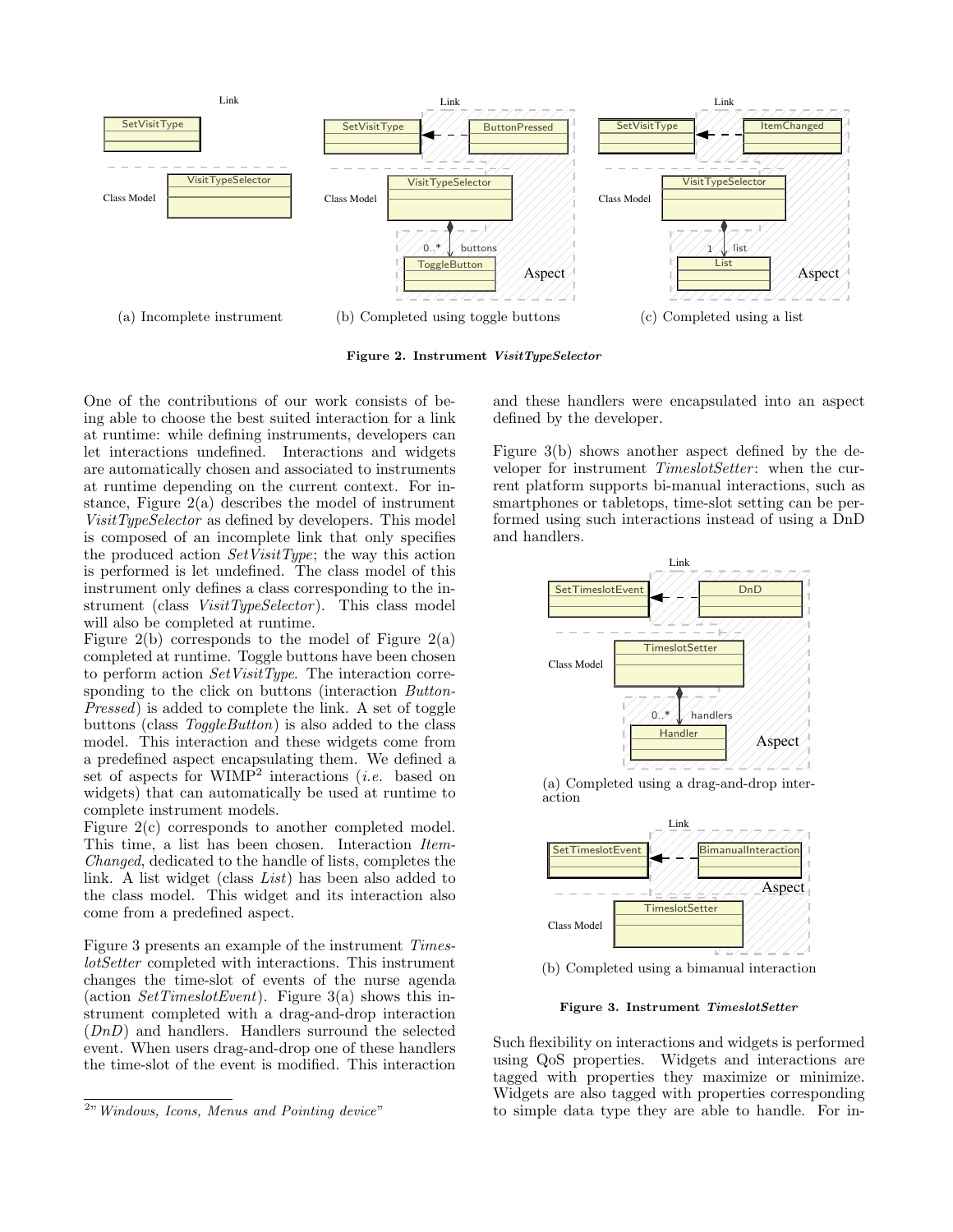stance, the toggle button widget is tagged with four properties: property simplicity high means that toggle buttons are simple to use; property space low means that toggle buttons do not optimize space; properties enum and boolean mean that toggle buttons can be used to manipulate enumerations and booleans. At runtime, these properties are used to find widgets appropriate to the current context.

### **ADAPTATION PROCESS AT RUNTIME**

This section details the adaptation process at runtime. This process begins when the current context is modified. The context reasoner analyzes the new context to determine actions, presentations, interactions, and widgets that will compose the adapted UI. The weaver associates WIMP interactions and widgets to instruments. The UI composer adapts the UI to reflect the modifications.

#### **Reasoning on Context**

The context reasoner is dynamically notified about modifications of the context. On each change, the reasoner follows these different steps to adapt actions, presentations, instruments, interactions, and widgets, to the new context:

<span id="page-6-0"></span>

|              | 1 foreach <i>Context</i> change do            |
|--------------|-----------------------------------------------|
| $\mathbf{2}$ | Re-evaluate mappings to enable/disable        |
|              | actions                                       |
| $\mathbf{a}$ | Disable instrument's links that use disabled  |
|              | actions                                       |
| 4            | Enable instruments's links that use enabled   |
|              | actions                                       |
| 5            | Disable instrument's links which interaction  |
|              | cannot be performed anymore                   |
| В            | Disable instruments with no more link enabled |
|              | Select presentations by reasoning on          |
|              | properties                                    |

<sup>8</sup> Select interactions/widgets for instruments by reasoning on properties

<sup>9</sup> end

Algorithm 1. Context reasoner process

The process of enabling and disabling actions (line 2 of Algorithm [1\)](#page-6-0) is performed thanks to the contextto-action mapping: if the change of context concerns a mapping, this last is re-evaluated. For instance with the home automation example, when the user switches from the nurse to the elderly person, mappings described in the previous section are re-evaluated. Actions that inherit from NurseAction are then disabled.

Once actions are updated, instruments are checked: instrument's links that use the disabled, respectively enabled, actions are also disabled, respectively enabled (lines 3 and 4). Links using interactions that cannot be performed anymore are also disabled (line 5). For example, vocal-based interactions can only work on platforms providing a microphone. Instruments with no more link enabled are disabled (line 6).

Presentations that will compose the UI can now be selected (line 7). This process selects presentations by aligning their properties with those of the current context. In the same way, WIMP interactions and widgets are selected for instruments (line 8) using properties. These selections can be performed by different kind of optimization algorithms such as genetic algorithms or Tabu search. These algorithms are themselves components of the system. That allows to change the algorithm at runtime when needed.

We perform this reasoning on properties using the ge-netic algorithm NSGA-II [\[12\]](#page-10-8). Genetic algorithms are heuristics that simulate the process of evolution. They are used to find solutions to optimization problems. Genetic algorithms represent a solution of a problem as a chromosome composed of a set of genes. Each gene corresponds to an object of the problem. A gene is a boolean that states if its corresponding object is selected. For example with our UI adaptation problem, each gene corresponds to a variable part of the UI (the nurse actions, the toggle button aspect, the list aspect, the different presentations, etc.). The principle of genetic algorithms is to randomly apply genetic operations (e.g. mutations) on a set of chromosomes. The best chromosomes are then selected to perform another genetic operations, and so on. The selection of chromosomes is performed using fitness functions that maximize or minimize objectives. In our case, objectives are properties defined by the developer. For instance readability is an objective to maximize. For each chromosome its readability is computed using the readability value of its selected gene:

$$
f_{readability}(c) = \sum_{i=1}^{n} prop_{readability}(c_i) x_i
$$

Where  $f_{readability}(c)$  is the fitness function computing the readability of the chromosome  $c, c_i$  is the gene at the position i in the chromosome c,  $prop_{readability}(c_i)$  the value of the property *readability* of the gene  $c_i$ , and  $x_i$ the boolean value that defines if the gene  $c_i$  is selected. For example :

 $f_{readability}(001100111001011) = 23$ 

The fitness functions are automatically defined at design time from the properties used by the interactive system.

Chromosomes that optimize the result of fitness functions are selected. Constraints can be added to genetic algorithm problems. In our case a constraint can state that the gene corresponding to the calling emergency service action can be selected only if there is a line phone in the house.

When genetic algorithms are stopped, they provide a set of solutions that tend to be the best ones.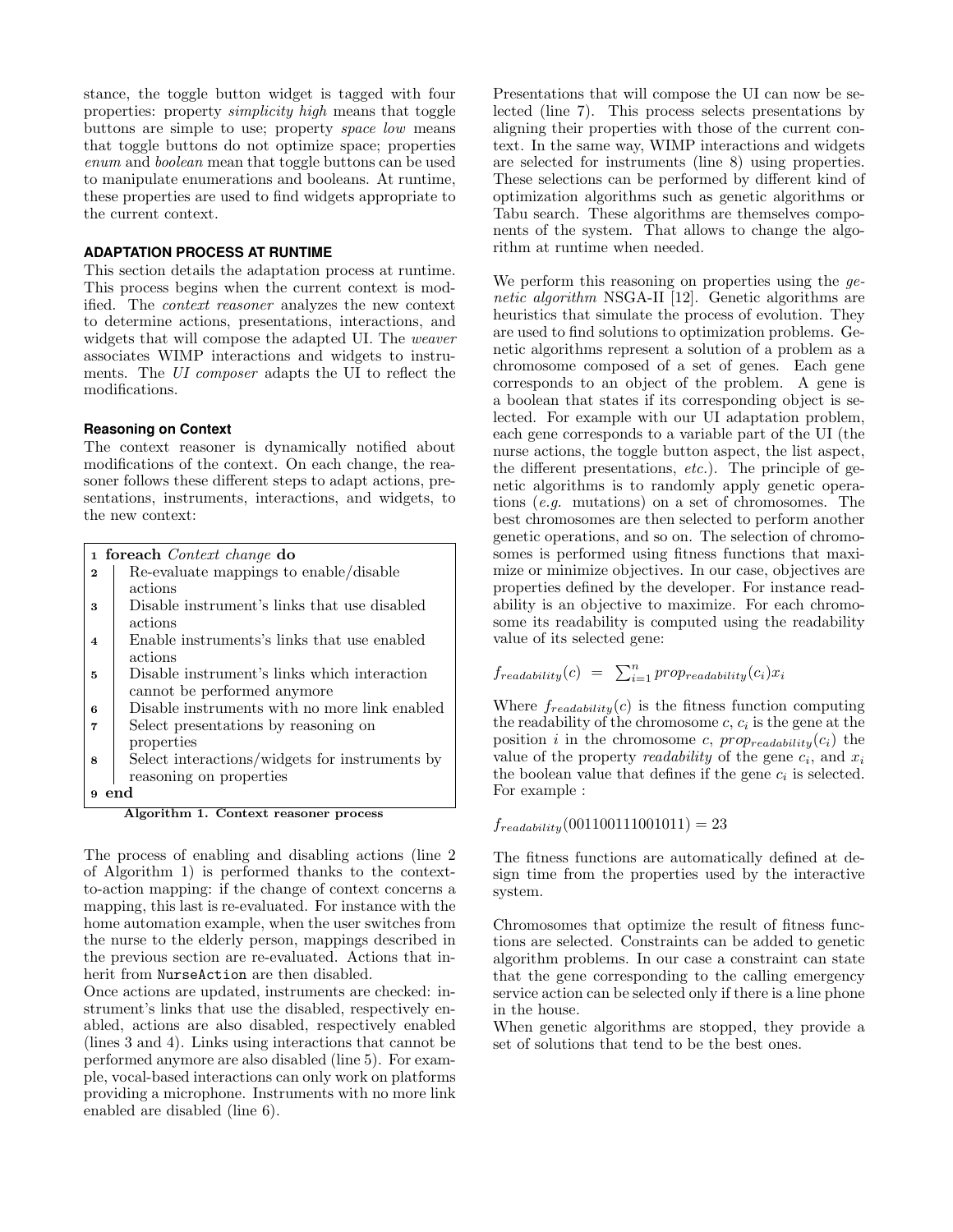## **Weaving Aspects to Complete Models**

Once interactions and widgets are selected, they must be associated with their instruments. To do so, we reuse the process proposed in the DiVA project to weave aspects with models. An aspect must specify where its content (in our case the interaction and possible widgets and components) must be inserted: this is the role of the pointcut. In our case pointcuts target instruments and more precisely an action and the main class of the instrument. An aspect must also define its composition protocol that describes how to integrate the content of the aspect into the pointcut.

#### **Composing and Updating the User Interface**

The goal of the UI composer is two-fold: 1) It composes the selected presentations and widgets at startup. 2) Once composed, the UI composer updates the UI on context changes if necessary. Because modifications of the UI must be smooth enough not to confuse the users, the UI must not be recomposed from scratch using 1). The existing UI must be updated to minimize graphical changes and to keep usability.

#### **EVALUATION**

Our proposal is based on two hypotheses: 1) it tames the combinatorial explosion of complex interactive systems adaptations; 2) adaptations performed using our proposal are well adapted to the current context. We evaluated these two hypotheses by applying our proposal to EnTiMid, a middleware for home automation. Each component of the UI of EnTiMid is developed with the Kermeta implementation of Malai. At the end of the conception time, executable models are compiled as OSGi components [\[25\]](#page-10-9) to run on the top of DiVA. The use of OSGi permits instruments, actions, and presentations to be easily enabled and disabled at runtime.

The experiments described in this section have been performed on Linux using a laptop with a Core2Duo at 3.06GHz and 4Gb of RAM. Each result presented below is the average result of 1000 executions.

#### **EnTiMid: a Middleware for Home Automation**

EnTiMid is a middleware for home automation. It notably addresses two issues of the home automation domain, by providing a sufficient level of abstraction.

The first issue is about interoperability of devices. Built by many manufacturers, devices are often not compatible with one another because of their communication protocol. EnTiMid offers a mean to abstract from these technical problems and consider only the product's functionalities.

The second issue is about adaptation. Changes in the deployed peripherals or in the user's habits imply changes in the interactive system dealing with the home. Moreover, many people with different skills will have to interact with the interactive system, and the UI must adapt to the user. Considering models at runtime, En-TiMid permits such dynamic adaptation.



<span id="page-7-0"></span>Figure 4. Part of the EnTiMid UI that controls the lights, the heaters, and the shutters of the home

Figure [4](#page-7-0) shows a part of the EnTiMid's UI that manages home devices such as heaters, shutters, and lights. A possible adaptation is if the home does not have any shutter, related actions will be disabled and the UI adapted to not provide the shutter tab.

#### **Hypothesis 1: Combinatorial explosion taming**

We evaluate this hypothesis by measuring the adaptation time of five versions of EnTiMid, called  $v_1$  to  $v_5$ . These versions have an increasingly level of complexity, respectively around 0.262, 0.786, 4.7, 42.4, and 3822 millions of configurations. These different levels of complexity have been obtained by removing features from version  $v_5$ . A configuration defines which components of the interactive system are enabled or disabled.

The adaptation time starts after a change of context and ends when the UI is adapted accordingly. The adaptation time is composed of: the time elapsed to select the optimal possible configuration in a limited time; the time elapsed to reconfigure the interactive system and its UI.



<span id="page-7-1"></span>Figure 5. Average adaptation time of EnTiMid using an increasingly number of possible configurations

Figure [5](#page-7-1) presents our results using the reasoner based on the NSGA-II genetic algorithm. It shows that the reasoning time remains linear between 600 and 800ms. That because the parameters of the reasoner  $(e.g.$  the number of generations, the size of the population) are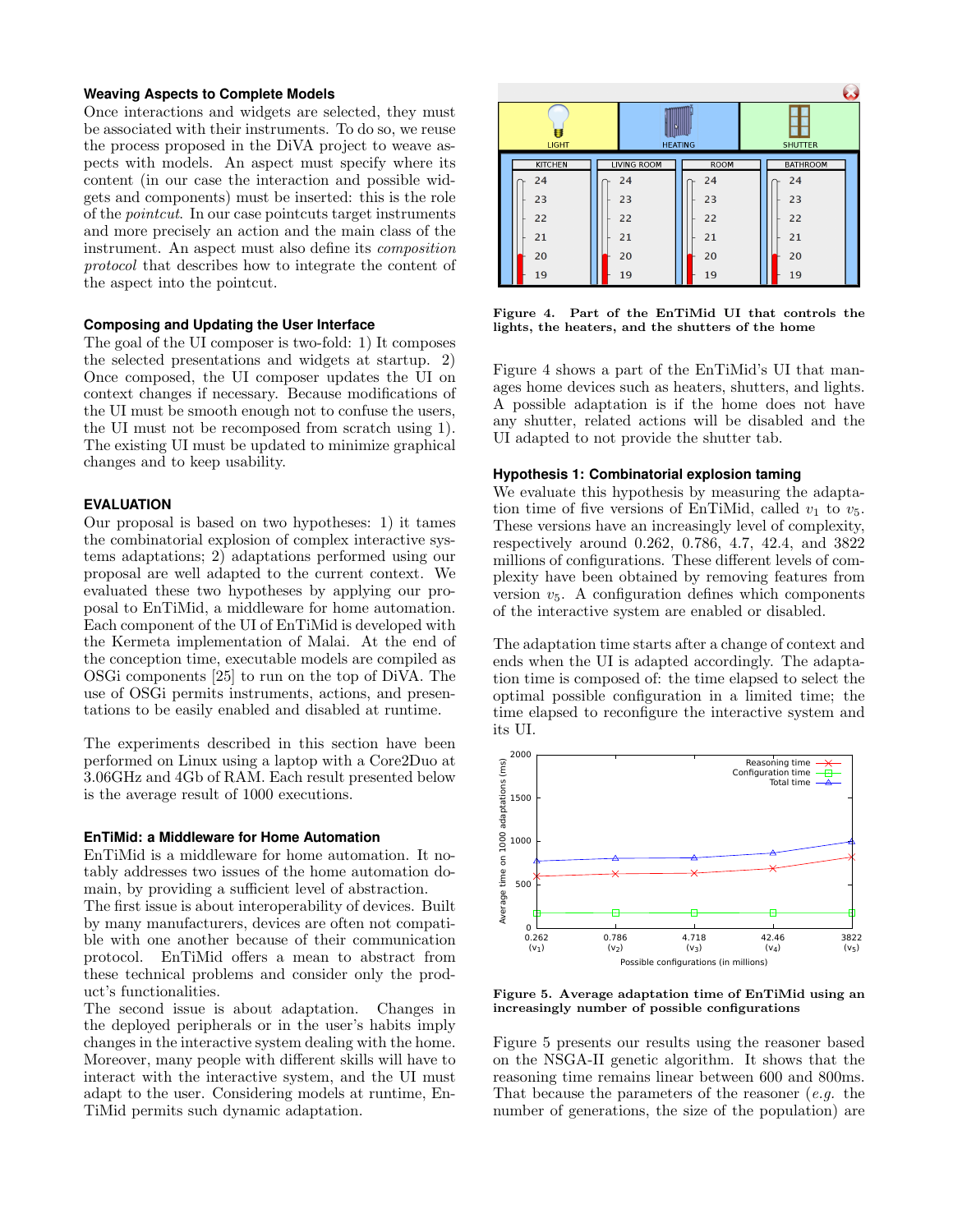automatically modified in function of the complexity of the system to run between 500 and 1000ms. Figure [5](#page-7-1) also shows that the configuration time  $(i.e.$  when the system and its UI are modified) remains constant around 200ms. That brings the full adaptation time to around 1 second for the most complex version of EnTiMid.

#### **Hypothesis 2: Adaptations quality**

Finding a configuration in a limited time makes sense only if the configuration found is of good quality. Thus, we now evaluate the quality of the configurations found by the genetic reasoner in the limited time-slots described above. We compared these configurations with the optimal configurations. Optimal configurations are configurations giving the best results using the fitness functions. These optimal configurations have been computed by an algorithm exploring all the solutions. Such computations took 4.5s, 10s, 480s, and 7200s for respectively  $v_1, v_2, v_3$ , and  $v_4$ . We were not able to compute the optimal solutions of  $v_5$  due to time and resource constraints.



<span id="page-8-0"></span>Figure 6. Comparison between the optimal solutions and solutions found by the genetic reasoner

Figure [6](#page-8-0) presents the number of optimal configurations found by the genetic reasoner with  $v_1$ ,  $v_2$ ,  $v_3$ , and  $v_4$ . In average the reasoner always found optimal configurations for every version of EnTiMid tested. However, the performance slightly decreases while the complexity increases. For example with  $v_4$ , several adaptations among the 1000 performed did not find some of the optimal configurations. This result is normal since we cannot obtain same quality results in the same limited time for problems whose complexity differ.

We can state that the genetic reasoner gives good results for EnTiMid. But it may not be the case for less complex or different interactive systems. One of the advantages of our proposal is that the reasoner is also a component that can be selected in function of the context. For instance with a simple interactive system  $(e.g., )$ 10000 configurations), the selected reasoner should be a reasoner that explores all the configuration since it will not take more than 0.5s.

#### **Threats to validity**

An important remark on this evaluation is that in our current implementation the configuration quality does not include the evaluation of the usability of adaptations, nor the user's satisfaction. For example our process may perform two following adaptations provoking big changes in the UI, that may disturb the user. Such evaluations can be performed by:

- The reasoner while selecting a configuration. In this case, the previous UI will be integrated into the genetic algorithm under the form of fitness functions maximizing the consistency of the adapted UI.
- A configuration checker that would evaluate the best configuration among the best ones found by the reasoner.

The configurations found by the genetic reasoner mainly depend on the properties defined on the components of the interactive systems. The developers have to balance them through simulations to obtain good results [\[14\]](#page-10-1).

This paper does not focus on the UI composition. The UI composer used in this evaluation is basic and takes a negligible amount of time during the reconfiguration. The use of a more complex composer will slow down the configuration process.

## **RELATED WORK**

The conception of dynamic adaptable systems has been widely tackled in the software engineering domain [\[20\]](#page-10-3). Software engineering approaches use model-driven engineering (MDE) to describe the system as a set of models. These models are sustained at runtime to reflect the underlying system and to perform adaptations. This process thus bridges the gap between design time and runtime. Yet these approaches do not focus on the adaptation of UIs. For example in  $[9]$ , Cetina  $et$ al. propose an approach to autonomic computing, and thus to dynamic adaptation, applied on home automation. This approach lacks at considering the system as an interactive system whose UI needs adaptations.

Based on MDE, UI adaptation has been firstly tackled during design time to face the increasing number of platforms (e.g., Dygmes [\[11\]](#page-10-11), TERESA [\[19\]](#page-10-12) and Florins et al.. [\[15\]](#page-10-13)). These adaptation approaches mainly follow the CAMELEON top-down process composed of 1) the task model 2) the abstract UI 3) the concrete UI 4) the final UI [\[8\]](#page-10-0). Using the CAMELEON process, developers define several concrete UIs using one abstract UI to support different platforms. Users and the environment have been also considered as adaptation parameters, such as in UsiXML [\[18\]](#page-10-14) and Contextual ConcurTaskTrees [\[3\]](#page-10-15). A need to adapt at runtime UIs thus appear to face to any change of user, environment and platform.

Approaches have been proposed to consider models of UIs at runtime  $[2, 24, 6]$  $[2, 24, 6]$  $[2, 24, 6]$ . In  $[7, 6]$ , Blumendorf *et al.*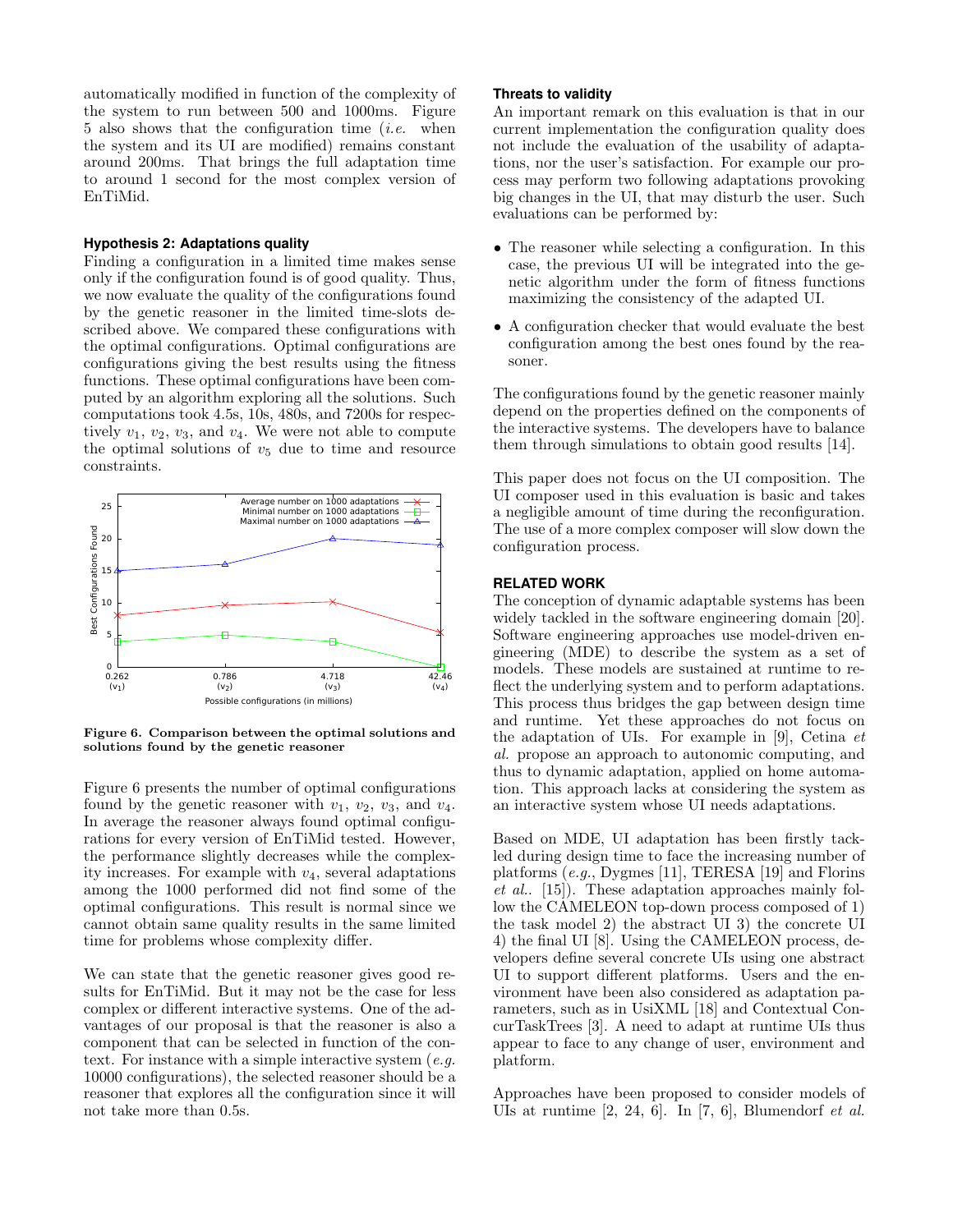propose a framework for the development and execution of UIs for smart environments. Their proposal shares several points with ours: the use of a mapping metamodel to map models; they consider that bridging design time and runtime implies that models are executable. However, they focus on the link between the models and the underlying system while we focus on the adaptation of complex interactive systems.

In [\[24\]](#page-10-17), Sottet *et al.* propose an approach to dynamically adapt plastic UI. To do so, a graph of models that describe the UI is sustained and updated at runtime. The adaptation is based on model transformations: in function of the context change, the appropriate transformation is identified and then applied to adapt the UI. This process follows the event-conditionaction paradigm where the event is the context change and the action the corresponding transformation. The main drawbacks of this approach are that: transformations must be maintained when the interactive system evolves; the development of complex interactive systems will lead to the combinatorial explosion of the number of needed transformations.

CAMELEON-RT is a conceptual architecture reference model [\[2\]](#page-10-16). It allows the distribution, migration, and dynamic adaptation of interactive systems. Adaptations are performed using rules predefined by developers and users, or learned by the evolution engine at runtime. A graph of situations is used to perform adaptations: when the context changes, the corresponding situation is searched into the graph. The found situation is then provided to the evolution engine that performs the adaptation. This approach focuses on the usability of adaptations. However, it can hardly deal with complex systems because of the need to define a graph of situations.

ReWiRe is a framework dedicated to the dynamic adaptation of interactive systems [\[26\]](#page-10-20). As in our approach, ReWiRe's architecture uses a component-based system that facilitates the (de-)activation of the system's components. But ReWiRe suffers from the same main limitation than CAMELEON-RT: it can hardly deal with complex systems because of the increasing complexity of the ontology describing the whole runtime environment.

In [\[13\]](#page-10-21), Demeure et al. propose a software architecture called COMETs. A COMET is a task-based interactor that encapsulates different presentations. It also embeds a reasoner engine that selects the presentation the more adapted to the current context. While we define a unique reasoner for the entire interactive system, COMETs defines one reasoner for each widget. We think that tagging widgets with properties that a global reasoner analyzes is a process that requires less effort than defining several reasoners.

The approach presented in [\[17\]](#page-10-22) is close to COMETs where UI components can embed several presentations and an inference engine deducing from the context the presentation to use.

In [\[23\]](#page-10-23), Schwartze et al. propose an approach to adapt the layout of UIs at runtime. They show that the UI composer must also be context-aware to layout UIs in function of the current user and its environment. For example, our reasoner decides the components that will compose the UI, but not their disposition in the adapted UI. It is the job of the UI composer that analyzes the context to adapt the layout of the UI accordingly.

DYNAMO-AID is a framework dedicated to the development of context-aware UIs adaptable at runtime [\[10\]](#page-10-24). In this framework, a forest of tasks is generated from the main task model and its attached abstract description. Each task tree of this forest corresponds to the tasks possible for each possible context. Because of the combinatorial explosion, such process can be hardly scalable to complex interactive systems.

In [\[16\]](#page-10-25), Gajos and Weld propose an approach, called Supple, that treat the generation of UIs as an optimization problem. Given a specific user and device, Supple computes the best UI to generate by minimizing the user effort and respecting constraints. This approach is close to our reasoning step. However, Supple is not MDE-driven and only consider user effort as objective while our approach allows developers to define their own objectives.

# **CONCLUSION**

Adapting complex interactive systems at runtime is a key issue. The software engineering community has proposed approaches to dynamically adapt complex systems. However, they lack at considering the adaptation of the interactive part of systems. In this paper, we have described an approach based on the Malai architectural model and that combines aspect-oriented modeling with property-based reasoning. The encapsulation of variable parts of interactive systems into aspects permits the dynamic adaption of user interfaces. Tagging UI components and context models with QoS properties allows the reasoner to select the aspects the best suited to the current context. We applied the approach to a complex interactive system to evaluate: the time spent adapting UIs on context changes; the quality of the resulting adapted UIs.

Future work will focus on the consideration of adaptations quality during the reasoning process. It will assure consistency between two adapted UIs. Work on context-aware composition of UIs will be carried out as well.

#### **ACKNOWLEDGMENTS**

The research leading to these results has received funding from the European Communitys Seventh Framework Program FP7 under grant agreements 215412